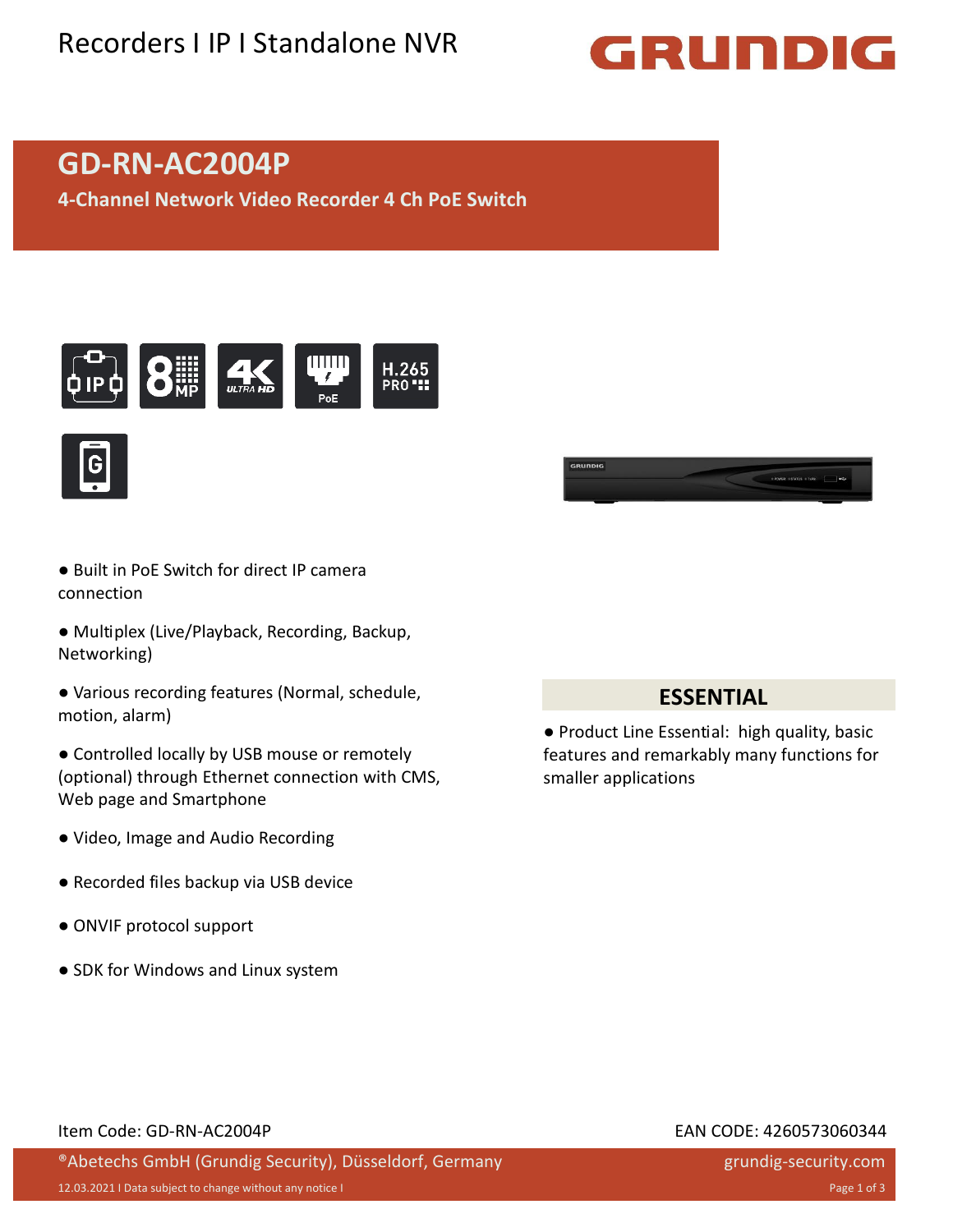## Recorders I IP I Standalone NVR



## **Specifications GD-RN-AC2004P**

| <b>Video</b>                            |                                                                                                                                                                                                                                                                                                                                                                                                                                                                                                                                                                                                                                                                                                                      |
|-----------------------------------------|----------------------------------------------------------------------------------------------------------------------------------------------------------------------------------------------------------------------------------------------------------------------------------------------------------------------------------------------------------------------------------------------------------------------------------------------------------------------------------------------------------------------------------------------------------------------------------------------------------------------------------------------------------------------------------------------------------------------|
| IP Inputs:                              | 4 channels                                                                                                                                                                                                                                                                                                                                                                                                                                                                                                                                                                                                                                                                                                           |
| <b>Recording / Playback</b>             |                                                                                                                                                                                                                                                                                                                                                                                                                                                                                                                                                                                                                                                                                                                      |
| Recording Bandwidth:                    | max. 40 Mbps                                                                                                                                                                                                                                                                                                                                                                                                                                                                                                                                                                                                                                                                                                         |
| <b>Outgoing Bandwidth:</b>              | max. 80 Mbps                                                                                                                                                                                                                                                                                                                                                                                                                                                                                                                                                                                                                                                                                                         |
| <b>Recording Resolution:</b>            | 8MP, 6MP, 5MP, 4MP, 3MP, 1080p, UXGA, 720p, VGA, 4CIF, DCIF, 2CIF, CIF, QCIF                                                                                                                                                                                                                                                                                                                                                                                                                                                                                                                                                                                                                                         |
| <b>Recording Mode:</b>                  | Continuous, Event Alarm, Motion, Video Loss, Schedule                                                                                                                                                                                                                                                                                                                                                                                                                                                                                                                                                                                                                                                                |
| Search Mode:                            | Date, Time, Event Alarm, Motion, Search Backup                                                                                                                                                                                                                                                                                                                                                                                                                                                                                                                                                                                                                                                                       |
| Playback:                               | Synchronised playback of max. 4 cameras                                                                                                                                                                                                                                                                                                                                                                                                                                                                                                                                                                                                                                                                              |
|                                         | 2-ch @ 4 MP (30fps)                                                                                                                                                                                                                                                                                                                                                                                                                                                                                                                                                                                                                                                                                                  |
| Frame Rate(R):                          |                                                                                                                                                                                                                                                                                                                                                                                                                                                                                                                                                                                                                                                                                                                      |
| <b>Audio</b>                            | G.711                                                                                                                                                                                                                                                                                                                                                                                                                                                                                                                                                                                                                                                                                                                |
| Audio Compression:                      |                                                                                                                                                                                                                                                                                                                                                                                                                                                                                                                                                                                                                                                                                                                      |
| <b>General</b><br>Accessories included: | SATA Cable, Cat Cable, screws for harddisc, Mouse, Remote control (optional)                                                                                                                                                                                                                                                                                                                                                                                                                                                                                                                                                                                                                                         |
|                                         | USB HDD, USB Memory, DVD-R, Network                                                                                                                                                                                                                                                                                                                                                                                                                                                                                                                                                                                                                                                                                  |
| <b>External Backup:</b>                 |                                                                                                                                                                                                                                                                                                                                                                                                                                                                                                                                                                                                                                                                                                                      |
| Max. Storage Capacity:                  | Up to 6TB capacity for each HDD                                                                                                                                                                                                                                                                                                                                                                                                                                                                                                                                                                                                                                                                                      |
| <b>Basic Internal Storage:</b>          | No                                                                                                                                                                                                                                                                                                                                                                                                                                                                                                                                                                                                                                                                                                                   |
| PoE Budget:                             | 40 W                                                                                                                                                                                                                                                                                                                                                                                                                                                                                                                                                                                                                                                                                                                 |
| PTZ Control:                            | Pan, Tilt, Zoom, Camera OSD, Preset set, call                                                                                                                                                                                                                                                                                                                                                                                                                                                                                                                                                                                                                                                                        |
| <b>Network</b>                          |                                                                                                                                                                                                                                                                                                                                                                                                                                                                                                                                                                                                                                                                                                                      |
| Video Compression:                      | H.264, H.264+, H.265                                                                                                                                                                                                                                                                                                                                                                                                                                                                                                                                                                                                                                                                                                 |
| Cyber Security:                         | 3 levels of user management: admin, operator, user, AES Encryption for Password Protection,<br>Complicated Password, HTTPS (SSL) Login Authentication, Basic and digest authentication for<br>HTTP/HTTPS, 802.1X authentication, (EAP-LEAP), 802.1X authentication (EAP-TLS), Host<br>authentication (MAC address), IP Adress Filter, WSSE and digest authentication for ONVIF,<br>RTP/RTSP over HTTPS, Control timeout settings, Security audit log, SNMP V2, SNMP V3, TLS 1.1,<br>TLS 1.2, TLS 1.2 with updated cipher suites including AES 256 encryption., Centralized Certificate<br>Management, Brute Force Delay Protection, Signed Firmware, Secure Boot by software check,<br>Secure Boot by hardware check |
| <b>Remote Connections:</b>              | 128                                                                                                                                                                                                                                                                                                                                                                                                                                                                                                                                                                                                                                                                                                                  |
| <b>Streaming Method:</b>                | Unicast, Multicast                                                                                                                                                                                                                                                                                                                                                                                                                                                                                                                                                                                                                                                                                                   |
| I/O Interface                           |                                                                                                                                                                                                                                                                                                                                                                                                                                                                                                                                                                                                                                                                                                                      |
| <b>HDMI Output:</b>                     | 4K (3840x2160)/ 30Hz, 1920x1080/ 60Hz, 1600x1200/ 60Hz, 1280x1024/ 60Hz, 1280x720/<br>60Hz, 1024x768/60Hz                                                                                                                                                                                                                                                                                                                                                                                                                                                                                                                                                                                                            |
| Harddisk bay:                           | 1 x SATA III                                                                                                                                                                                                                                                                                                                                                                                                                                                                                                                                                                                                                                                                                                         |
| Network Interface:                      | 1x 10, 100, 1000 Base T, TX (RJ-45)                                                                                                                                                                                                                                                                                                                                                                                                                                                                                                                                                                                                                                                                                  |
| Audio Input/Output:                     | 1-ch audio input and 1-ch audio output                                                                                                                                                                                                                                                                                                                                                                                                                                                                                                                                                                                                                                                                               |
| Serial Interface(s):                    | Front panel: 1 × USB 2.0 Rear panel: 1 × USB 2.0                                                                                                                                                                                                                                                                                                                                                                                                                                                                                                                                                                                                                                                                     |
| VGA Output:                             | 1920×1080/60Hz, 1600x1200/60Hz, 1280×1024/60Hz, 1280×720/60Hz, 1024×768/60Hz                                                                                                                                                                                                                                                                                                                                                                                                                                                                                                                                                                                                                                         |

#### Item Code: GD-RN-AC2004P EAN CODE: 4260573060344

grundig-security.com

®Abetechs GmbH (Grundig Security), Düsseldorf, Germany 12.03.2021 I Data subject to change without any notice I Page 2 of 3